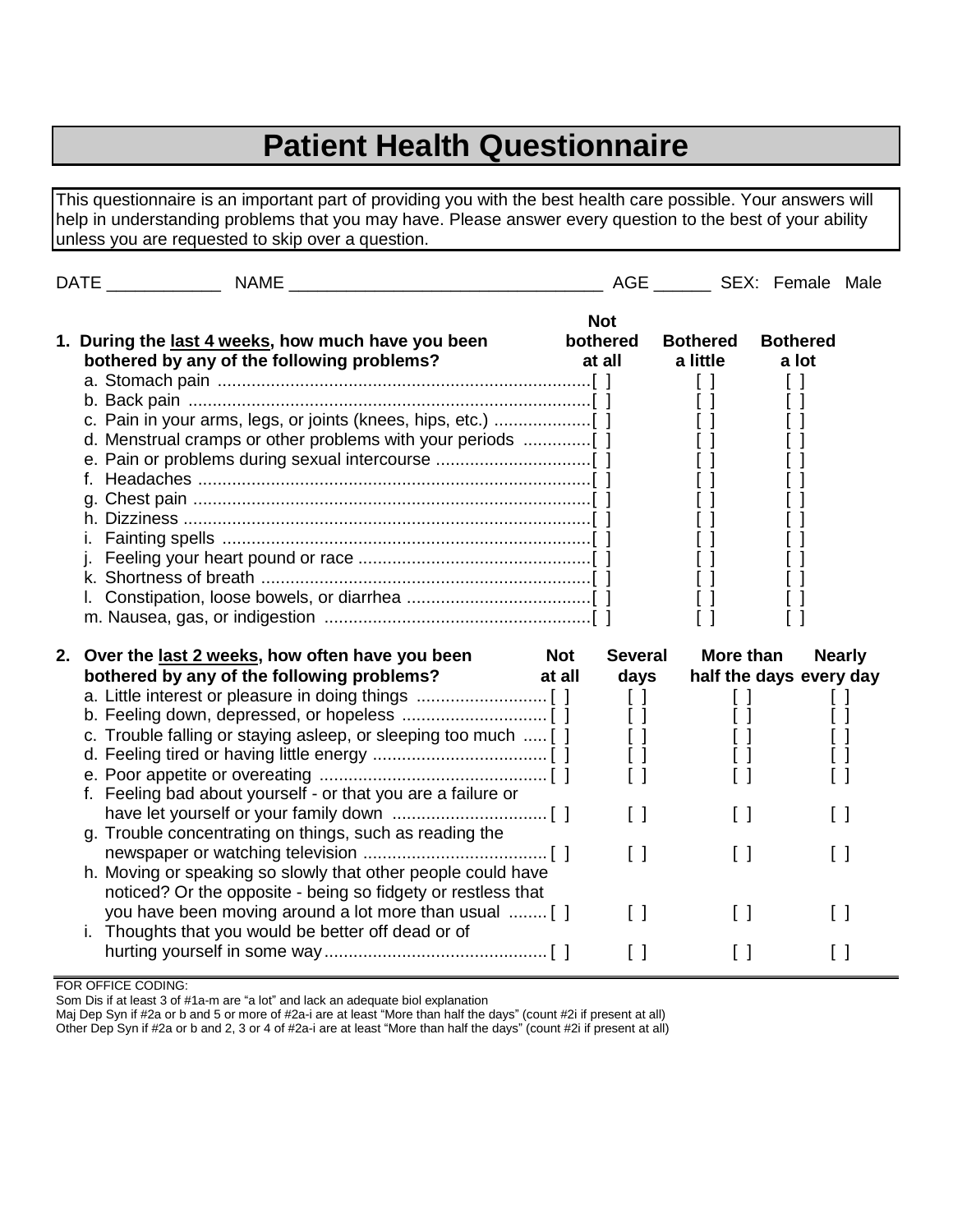| 3. Questions about anxiety.<br>a. In the last 4 weeks, have you had an anxiety attack -<br><b>NO</b><br>If you checked "NO", go to question #5.                                                                                                 | <b>YES</b><br>$\begin{bmatrix} \end{bmatrix}$                                                                                                                                                                                                                                                                                |                                                               |
|-------------------------------------------------------------------------------------------------------------------------------------------------------------------------------------------------------------------------------------------------|------------------------------------------------------------------------------------------------------------------------------------------------------------------------------------------------------------------------------------------------------------------------------------------------------------------------------|---------------------------------------------------------------|
| <b>NO</b>                                                                                                                                                                                                                                       | <b>YES</b><br>$\begin{bmatrix} \end{bmatrix}$                                                                                                                                                                                                                                                                                |                                                               |
| c. Do some of these attacks come suddenly out of the blue - that is,                                                                                                                                                                            |                                                                                                                                                                                                                                                                                                                              |                                                               |
| in situations where you don't expect to be nervous or uncomfortable?  []                                                                                                                                                                        | $\begin{bmatrix} \end{bmatrix}$                                                                                                                                                                                                                                                                                              |                                                               |
| d. Do these attacks bother you a lot or are you worried about having                                                                                                                                                                            | $\begin{smallmatrix}1\end{smallmatrix}$                                                                                                                                                                                                                                                                                      |                                                               |
| 4. Think about your last bad anxiety attack.<br><b>NO</b>                                                                                                                                                                                       | <b>YES</b>                                                                                                                                                                                                                                                                                                                   |                                                               |
| g. Did you have nausea or an upset stomach, or the feeling<br>5. Over the last 4 weeks, how often have you been bothered<br>Not at<br>by any of the following problems?<br>all<br>a. Feeling nervous, anxious, on edge, or worrying a lot about | $\Box$<br>$\begin{bmatrix} 1 \end{bmatrix}$<br>$\begin{smallmatrix} \end{smallmatrix}$<br>$\Box$<br>$\left[ \ \right]$<br>$\begin{bmatrix} \end{bmatrix}$<br>$\left[ \begin{array}{c} \end{array} \right]$<br>$\Box$<br>$\Box$<br>$[\ ]$<br>$\lceil$ $\rceil$<br><b>Several</b><br>days<br>$\begin{bmatrix} 1 \end{bmatrix}$ | More than<br>half the days<br>$\begin{bmatrix} \end{bmatrix}$ |
| If you checked "Not at all", go to question #6.                                                                                                                                                                                                 |                                                                                                                                                                                                                                                                                                                              |                                                               |
|                                                                                                                                                                                                                                                 |                                                                                                                                                                                                                                                                                                                              |                                                               |
| f. Trouble concentrating on things, such as reading a book, watching TV [ ]                                                                                                                                                                     | $\begin{bmatrix} 1 \end{bmatrix}$<br>$\lceil$ $\rceil$<br>$\begin{bmatrix} \end{bmatrix}$<br>$\Box$<br>$\Box$<br>$\lceil$ $\rceil$                                                                                                                                                                                           |                                                               |

FOR OFFICE CODING:

Pan Syn if #3a-d are all "Yes" and 4 or more of #4a-k are "Yes"

Other Anx Syn if #5a and answers to 3 or more of #5b-g are "more than half the days"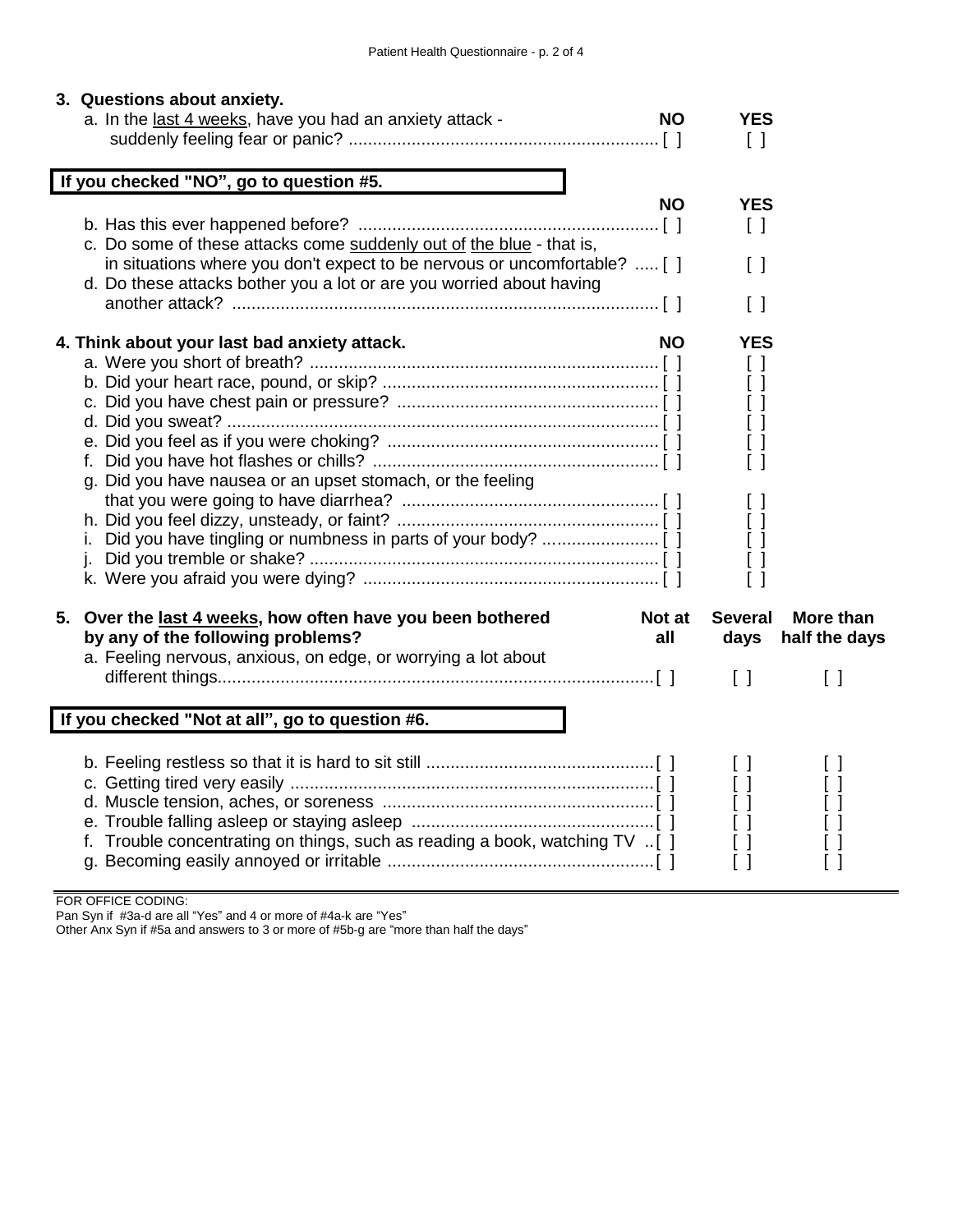|                                                                                                                  | 6. Questions about eating.<br>a. Do you often feel that you can't control what or how much you eat? [ ]<br>b. Do you often eat, within any 2-hour period, what most people would | <b>NO</b> | <b>YES</b><br>$\Box$<br>$\begin{bmatrix} \end{bmatrix}$                                                                   |  |  |  |  |
|------------------------------------------------------------------------------------------------------------------|----------------------------------------------------------------------------------------------------------------------------------------------------------------------------------|-----------|---------------------------------------------------------------------------------------------------------------------------|--|--|--|--|
|                                                                                                                  | If you checked 'NO' to either #6a or #6b, go to question #9.                                                                                                                     |           |                                                                                                                           |  |  |  |  |
|                                                                                                                  | c. Has this been as often, on average, as twice a week for the last 3 months?  [ ]                                                                                               | <b>NO</b> | <b>YES</b><br>$\Box$                                                                                                      |  |  |  |  |
|                                                                                                                  | 7. In the last 3 months have you often done any of the following<br>in order to avoid gaining weight?<br>d. Exercised for more than an hour specifically to avoid                | <b>NO</b> | <b>YES</b><br>$\begin{bmatrix} 1 \end{bmatrix}$<br>$\left[ \ \right]$<br>$\left[ \quad \right]$<br>$\left[ \quad \right]$ |  |  |  |  |
|                                                                                                                  | 8. If you checked 'YES' to any of these ways of avoiding gaining weight,                                                                                                         | <b>NO</b> | <b>YES</b><br>$\begin{bmatrix} \end{bmatrix}$                                                                             |  |  |  |  |
| 9.                                                                                                               |                                                                                                                                                                                  | <b>NO</b> | <b>YES</b><br>$\Box$                                                                                                      |  |  |  |  |
|                                                                                                                  | If you checked "NO" go to question #11.                                                                                                                                          |           |                                                                                                                           |  |  |  |  |
| 10. Have any of the following happened to you more than once<br>in the last 6 months?<br><b>NO</b><br><b>YES</b> |                                                                                                                                                                                  |           |                                                                                                                           |  |  |  |  |
|                                                                                                                  | a. You drank alcohol even though a doctor suggested that you stop drinking                                                                                                       |           |                                                                                                                           |  |  |  |  |
|                                                                                                                  | b. You drank alcohol, were high from alcohol, or hung over while you were                                                                                                        |           | $\left[ \begin{array}{c} \end{array} \right]$                                                                             |  |  |  |  |
|                                                                                                                  | working, going to school, or taking care of children or other responsibilities  []                                                                                               |           | $\lceil$ ]                                                                                                                |  |  |  |  |
|                                                                                                                  | c. You missed or were late for work, school, or other activities because you                                                                                                     |           | []                                                                                                                        |  |  |  |  |
|                                                                                                                  | d. You had a problem getting along with other people while you were drinking  []<br>e. You drove a car after having several drinks or after drinking too much  [ ]               |           | $\left[ \ \right]$<br>$\lceil$ $\rceil$                                                                                   |  |  |  |  |

**11. If you checked off any problems on this questionnaire, how difficult have these problems made it for you to do your work, take care of things at home, or get along with other people?**

| <b>Not difficult</b> | Somewhat  | Verv      | <b>Extremely</b> |
|----------------------|-----------|-----------|------------------|
| at all               | difficult | difficult | difficult        |
| $\Box$               |           | $\Box$    | $\perp$          |

FOR OFFICE CODING:

Bul Ner if #6a, b and c and #8 are all "Yes"; Bin Eat Dis is the same but #8 either 'No' or left blank Alc Abu if any of #10a-e are "Yes"